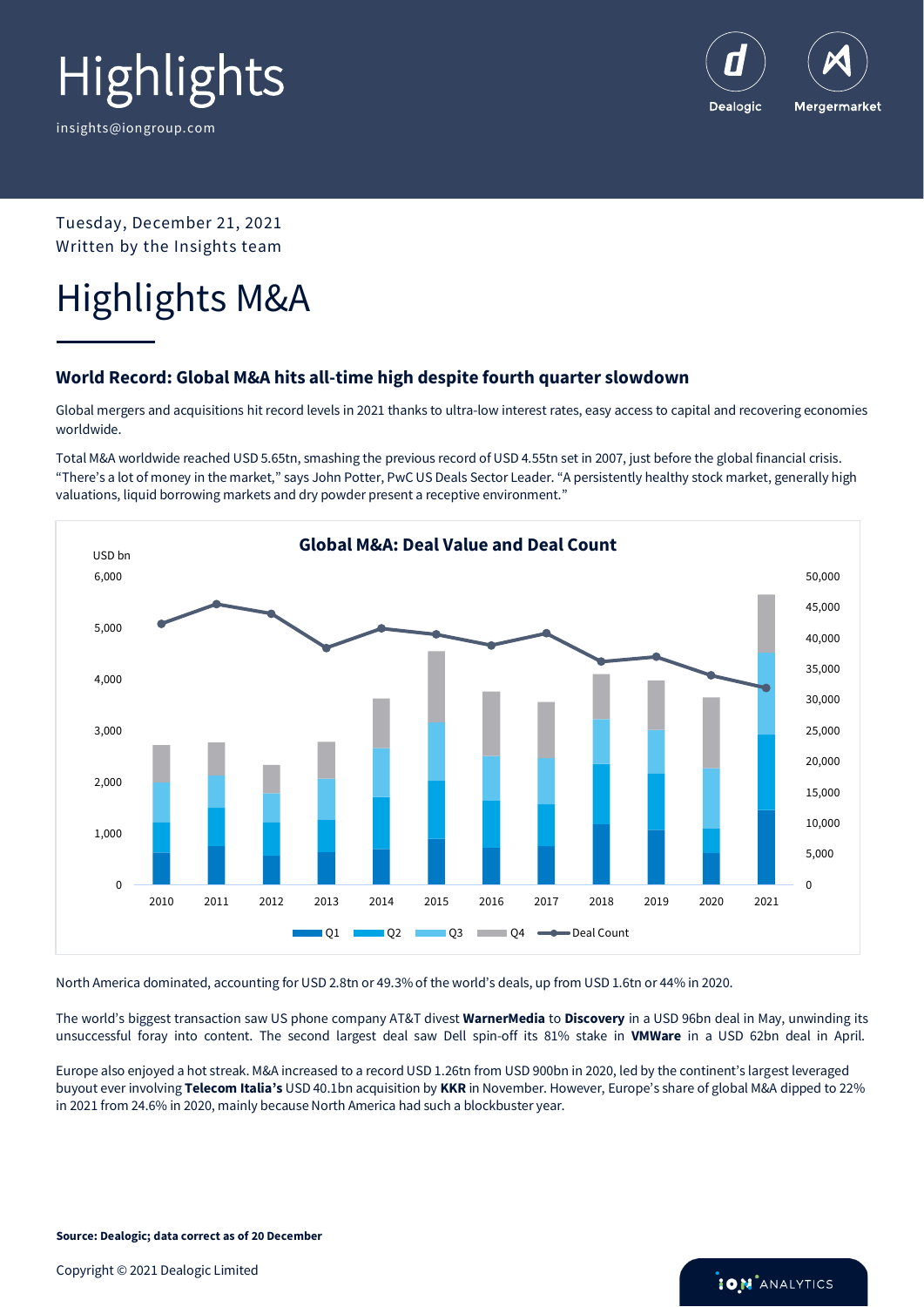[insights@iongroup.com](mailto:insights@iongroup.com)



While Asia Pacific hit a record USD 1.3tn of deals, up by nearly a third on 2020's total, China's M&A stayed flat at around USD 539.5bn, dampened by Beijing's regulatory crackdown on technology companies. China's share of global M&A dropped to 9.5% from 15% last year.

Special purpose acquisition companies (SPACs) drove much of global M&A. SPACs accounted for USD 616.7bn-worth of M&A transactions worldwide, led by deals for Singapore ride-hailing giant **Grab** (USD 37.7bn), US medical software group **MSP Recovery** (USD 32.5bn), and US electric-vehicle maker **Lucid Motors** (USD 28bn). Nonetheless, SPAC deals slowed down later in the year following increased regulatory scrutiny in the spring.

Private equity firms were more active than at any time since 2007. Besides, Telecom Italia's leveraged buyout, other mega LBOs included US medical equipment company **Medline** (USD 30bn) and US medical software firm **Athenahealth** (USD 17bn).

#### **Can the run continue?**

The final quarter of the year saw a major slowdown in M&A, dropping to USD 1.13tn from USD 1.6tn in 3Q21. Worries about high inflation were the main cause of the dampening M&A environment.

But the slowdown also may be more a capacity question. "Everyone involved in M&A is flat out," says Potter, who expects more mega LBOs, SPAC deals and large corporate transactions in 2022.

#### Other dealmakers agree.

"Based on the volume of new pitches [for] transactions that would come to market in 1Q and 2Q of 2022—there are no signs of a slowing deal market," says Phil Isom, Global Head of M&A at KPMG.

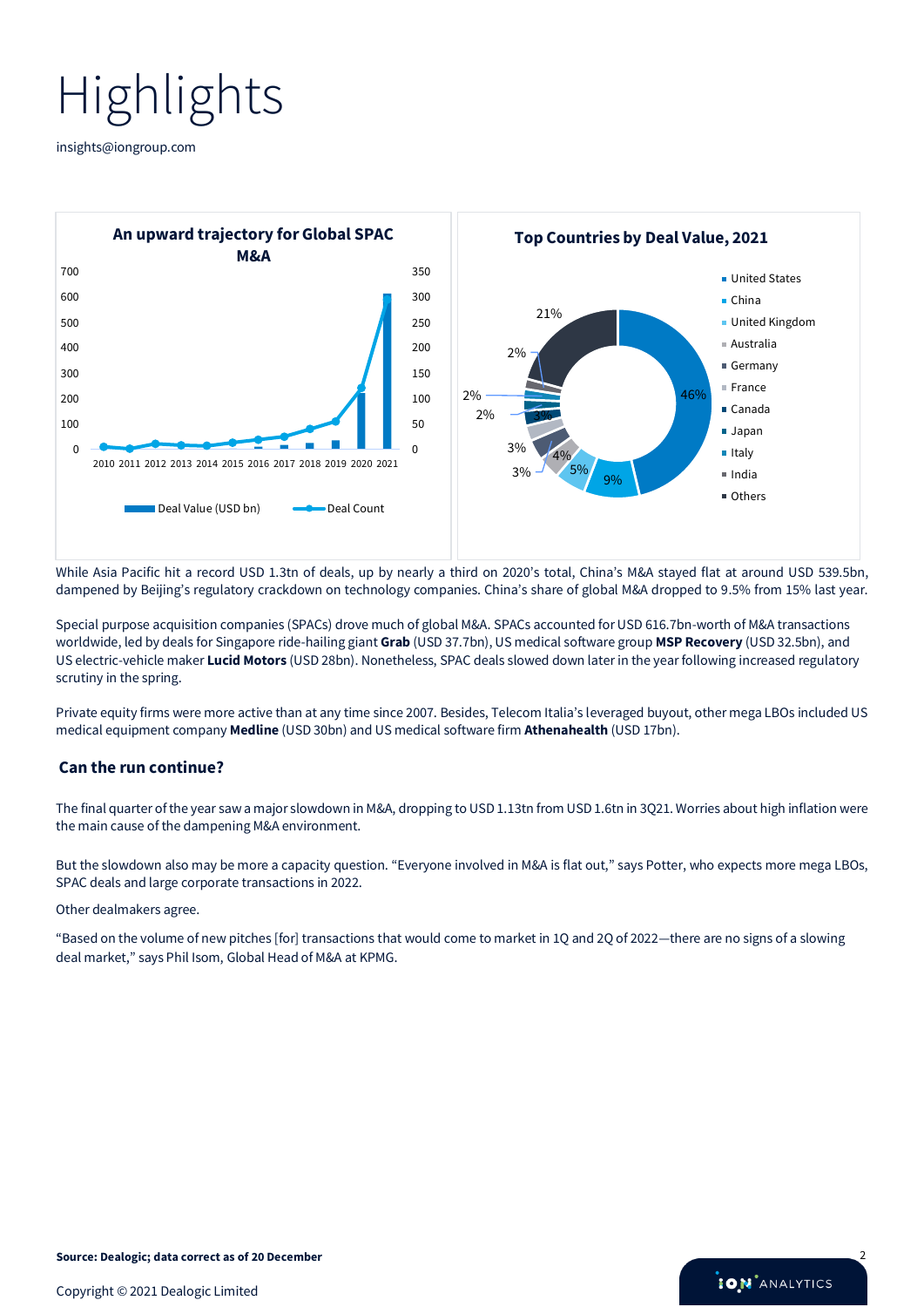[insights@iongroup.com](mailto:insights@iongroup.com)

### **Private equity: A meteoric rise**

Global PE activity accounted for 27% of worldwide M&A activity by value and 9% by deal count in 2021, setting a new record for the total share of sponsor-led dealmaking. Buoyed by low interest rates and high volumes of dry powder, the PE space saw USD 1.54tn change hands across 2,869 deals.

A total of 2,120 buyouts worth USD 990.81bn were recorded in 2021. Technology continues to fuel investor appetite with 470 deals worth USD 225.7bn. The telecom and real estate sectors have also attracted high levels of interest with USD 69.6bn and USD 37bn invested respectively in those two sectors. The largest buyout deal of 2021 so far is the USD 40.1bn acquisition of Telecom Italia by KKR in November. Buyout activity is expected to grow further in 2022 with PE firms in the early stages of tapping into new markets such as the insurance and retail investor spaces. Indeed, a SEC advisory group recently recommended increasing retail investor's access to private capital vehicles, as per a *WSJ* report.



Exit valuations have reached new highs and sponsor exits have almost doubled compared to last year with 1,245 exits worth USD 800.1bn recorded in 2021.

Some sizeable exits in the space include the USD 21bn sale of US-based contract research services provider PPD, the USD 18n sale of USbased biotechnology company **Ginkgo Bioworks** and the USD 15.4bn sale of US-based cyber security services provider **McAfee Corp**. **PPD** was acquired by US-based manufacturer of analytical instruments **Thermo Fisher Scientific** from Hellman & Friedman. Ginkgo Bioworks was acquired by a SPAC, **Soaring Eagle Acquisition**, from General Atlantic. McAfee was acquired by a group of investors including Permira Advisers and Advent International from TPG Capital, Intel and Thoma Bravo.

With US-based Gauge Capital exploring the sale of US-based vision care management platform **[Comprehensive EyeCare Partners](https://www.mergermarket.com/intelligence/view/intelcms-cvsxbk)**, Novalpina Capital-backed Israeli cyber security services provider**[NSO Group Technologies](https://www.mergermarket.com/intelligence/view/intelcms-mnt9x2)** exploring strategic alternatives, CPE Capitalbacked Australian industrial workwear and industrial textile group **[Jaybro](https://www.mergermarket.com/intelligence/view/intelcms-7rpp2g%22%20/o%20%22https:/www.mergermarket.com/intelligence/view/intelcms-7rpp2g)** on the block and New York-based Waypoint Capital Partners expected to collect final offers for Italy-based **[Affidea](https://www.mergermarket.com/intelligence/view/intelcms-bsbjv2%22%20/o%20%22https:/www.mergermarket.com/intelligence/view/intelcms-bsbjv2)** in January, the space will continue to heat up in 2022.

**ION** ANALYTICS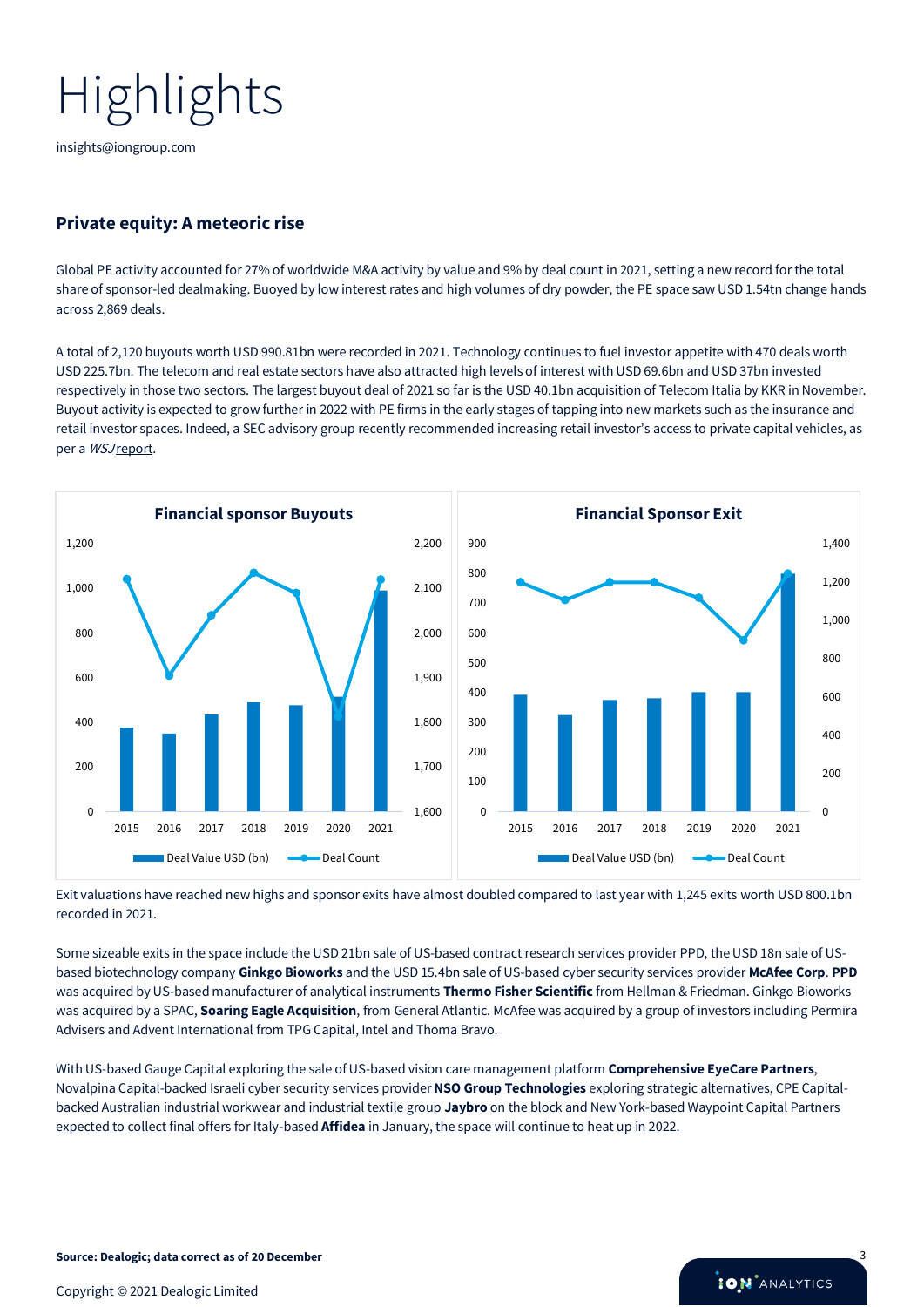[insights@iongroup.com](mailto:insights@iongroup.com)

### **North America: US and Canada record blockbuster year**

The US recorded its best year ever, surpassing USD 2.6tn-worth of deals on the back of soaring stock markets and easy access to capital. Its previous record of USD 2.1tn came in 2015.

The US accounted for almost half of global M&A by deal value. Six of the top 10 deals globally involved US-based companies, led by AT&T's USD 96bn WarnerMedia spin off and merger with Discovery.

After a record first nine months of the year, US deal activity in 4Q21 (to 20 December) slowed down to USD 444bn, a 32% slump from 4Q20, amid uncertainty over inflation.

Canada's M&A totaled USD 145.5bn in 2021, more than double last year's haul, but short of its 2007 record of USD 212bn. The Great White North placed seventh in the world by deal value, buoyed by the USD 21.3bn acquisition of **Shaw Communications** by **Rogers** to create Canada's second biggest cellular company.



#### **Tech and healthcare lead the way**

The US technology sector dominated, accounting for 3,680 deals worth USD 808bn or 31% of the country's total deal value. Tech dealmaking increased 77% by value compared to 2020, led by Dell Technologies'USD 62bn spin-off of its 81% stake in VMWare, a provider of virtualization and cloud infrastructure services, to existing shareholders.

Healthcare IT remained one of the US tech sector's most active. The USD 32.5bn acquisition of healthcare payments platform **MSP Recovery** by blank check company **Lionheart Acquisition Corp II** and the USD 17bn buyout of **Athenahealth** by private equity firms **Bain Capital** and **Hellman & Friedman** were two landmark transactions in healthcare IT. Cybersecurity was another busy sub-sector, led by **Proofpoint's** USD 12.4bn buyout by private equity group **Thoma Bravo** in April.

The US healthcare sector announced deals worth USD 352bn, a 25% increase compared to last year. The USD 30bn leveraged buyout of medical product distributor **Medline** and **Thermo Fisher**'s USD 21bn acquisition of contract research organization **PPD** led healthcare M&A.

**ION** ANALYTICS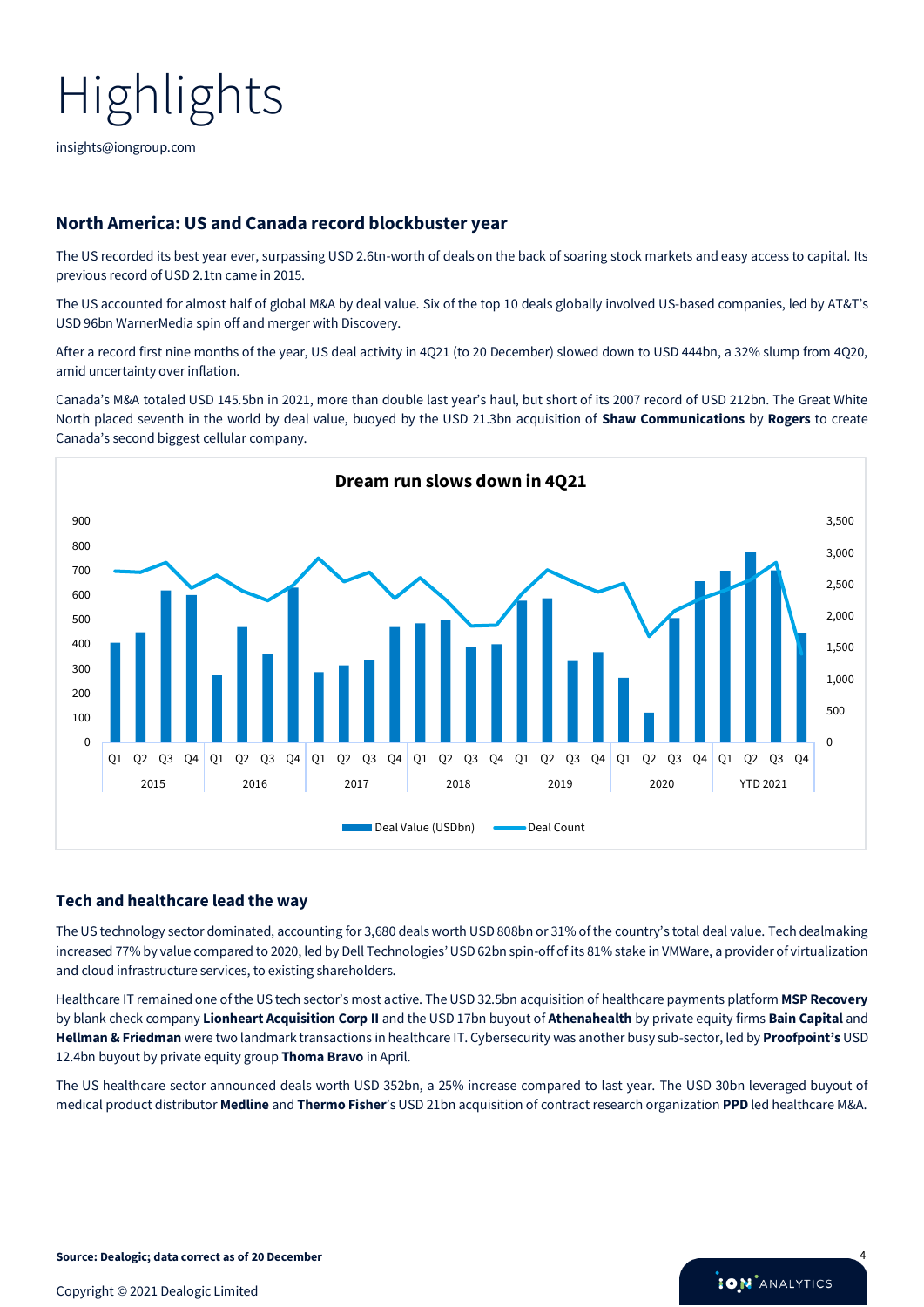

[insights@iongroup.com](mailto:insights@iongroup.com)

| Tech continues its stellar performance in 2021 |                       |                                 |                               |
|------------------------------------------------|-----------------------|---------------------------------|-------------------------------|
|                                                |                       |                                 |                               |
|                                                |                       |                                 |                               |
|                                                |                       |                                 |                               |
|                                                |                       |                                 |                               |
|                                                |                       |                                 | Real Estate/                  |
|                                                |                       | Finance, USD 193bn              | Property, USD<br><b>178bn</b> |
|                                                |                       |                                 |                               |
| Technology, USD 808bn                          | Healthcare, USD 352bn | Leisure & Recreation, USD 141bn |                               |

#### **The LBO and SPAC bonanza**

Leveraged buyouts totaling USD 336bn – the best year since 2007 – represented 13% of all US deals by value.

Medline's LBO, the US's biggest in 14 years, was followed by three mega deals in November alone: Athenahealth's USD 17bn buyout, the USD 15.3bn acquisition of cybersecurity firm **McAfee** by **Advent** and **Permira**, and the USD 15.3bn buyout of data center REIT **CyrusOne** by **KKR** and **Global Infrastructure**.

Blank check companies – or special purpose acquisition companies (SPACs) – accounted for 16% of total M&A in the US. SPAC acquisitions reached a peak in 1Q21 but then slowed down due to regulatory scrutiny.

The year's biggest SPAC deal was for MSP Recovery, followed by the USD 28.5bn acquisition of electric car manufacturer **Lucid Motor** by **Churchill Capital Corp IV** and the USD 17.9bn acquisition of organism design company **Ginkgo Bioworks** by **Soaring Eagle Acquisition Corp**.



**Source: Dealogic; data correct as of 20 December** 5

Copyright © 2021 Dealogic Limited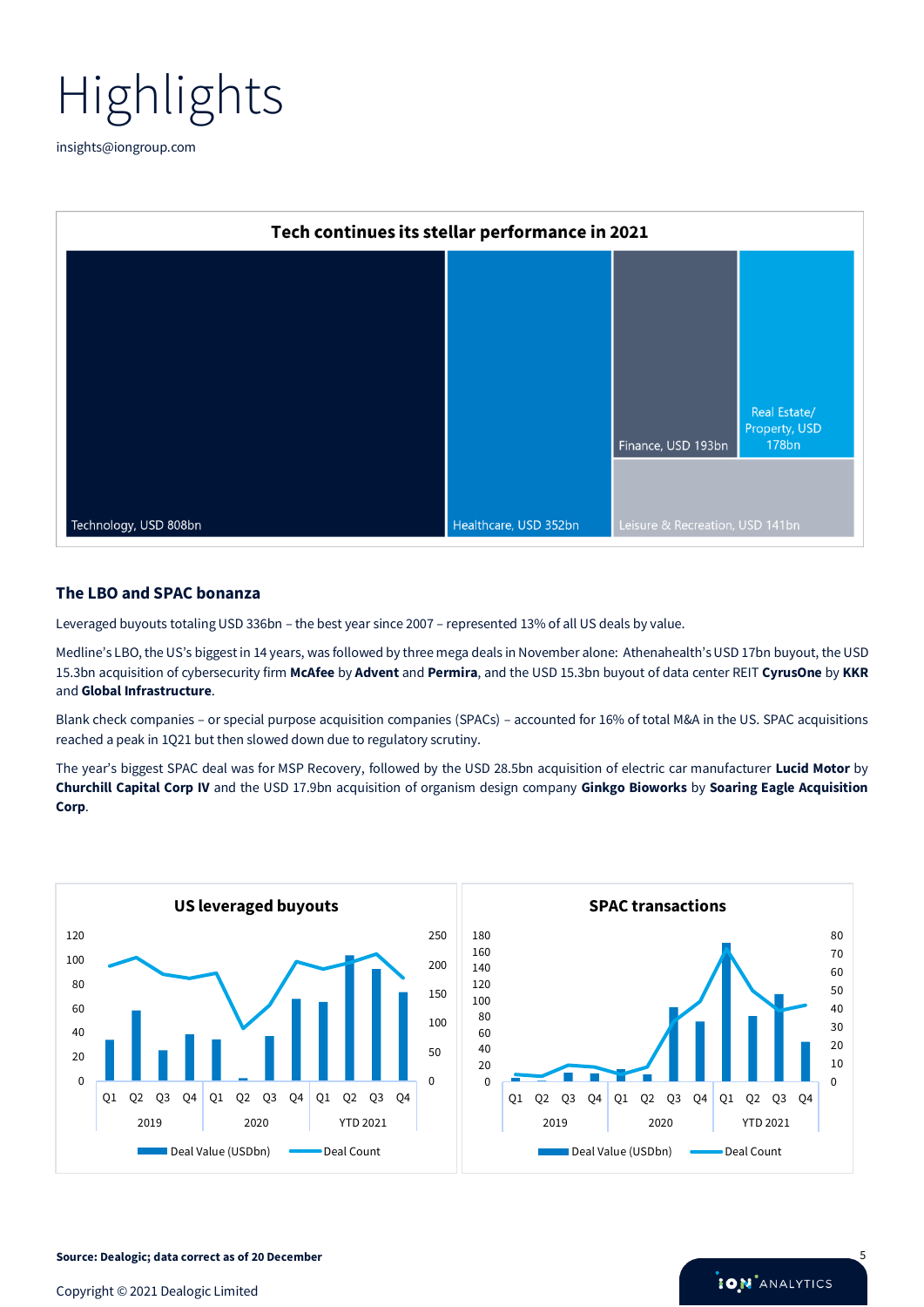[insights@iongroup.com](mailto:insights@iongroup.com)

### **EMEA: Mega deals push M&A to its highest point since 2007**

M&A activity in EMEA hit record heights in 2021 as megadeals returned to the region, coupled with a surge in private equity and technology dealmaking. In total, the region saw USD 1.5tn recorded this year, representing the highest annual total since 2007 (USD 2tn) and the thirdhighest annual figure on Dealogic record.

Following the immediate decline caused by the COVID-19 outbreak in early 2020, EMEA has now seen five successive quarters of at least USD 300bn in M&A – a feat not seen since the global financial crisis over a decade ago. The pent-up demand for deals has sustained throughout 2021, driven by megadeals.



#### **Record-breaking sponsor activity drives dealmaking**

Deals worth at least USD 2bn reached a combined USD 849.2bn, accounting for 58.2% of the region's total M&A value in 2021. This included 18 deals announced worth at least USD 10bn. The largest of these saw KKR offer to acquire Telecom Italia in a deal worth USD 40.1bn. The deal would represent the largest leveraged buyout by a private equity firm in EMEA on record, surpassing the EUR 17.2bn takeover of ThyssenKrupp Elevator in early 2020.

This, combined with a number of other high-profile private equity deals, pushed sponsor-led activity to its highest point on record. Sponsorled dealmaking reached a remarkable USD 296.6bn in 2021, representing an 83.5% increase on the 2020 value (USD 161.4bn) and the first time it has breached the USD 200bn mark since 2006. Sponsor activity has been rising steadily in recent years, driven by high levels of private equity fundraising and favourable financing.

**ION** ANALYTICS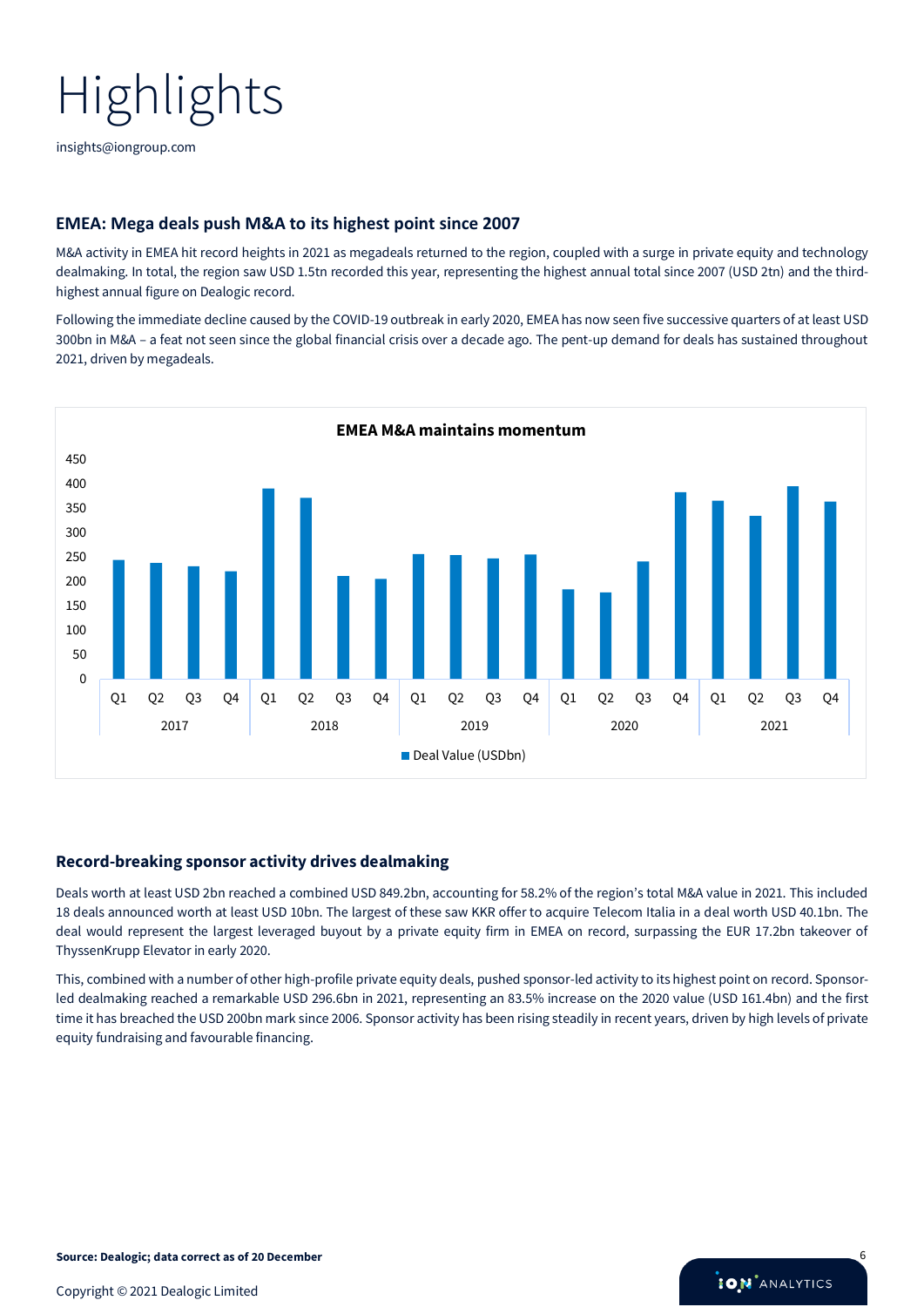[insights@iongroup.com](mailto:insights@iongroup.com)



#### **Tech dominates EMEA M&A**

Mirroring global trends, the tech sector drove dealmaking both amongst corporates and sponsors. The sector has seen exponential growth in EMEA in recent years, reaching USD 308.6bn across 3,066 deals this year – its highest point on record. This represents a 69.9% uptick on last year's figure of EUR 181.6bn, the previous record value.

M&A in the sector has now reached the USD 100bn mark in five of the last six years. This was driven by 11 deals recorded worth at least USD 5bn this year, including the USD 8.1bn takeover of food delivery platform **Wolt Enterprises** by US rival **DoorDash**, announced in early November.

North American dealmaking into the region accounts for the vast majority of inbound activity. US-based firms have conducted 940 deals worth a combined USD 328.6bn, accounting for a 74% share of inbound M&A. Foreign investment reflected overall M&A, surging to its thirdhighest point on record. A total of USD 443.8bn has been recorded in 2021, a 74% rise by value versus the 2020 value of USD 255bn.

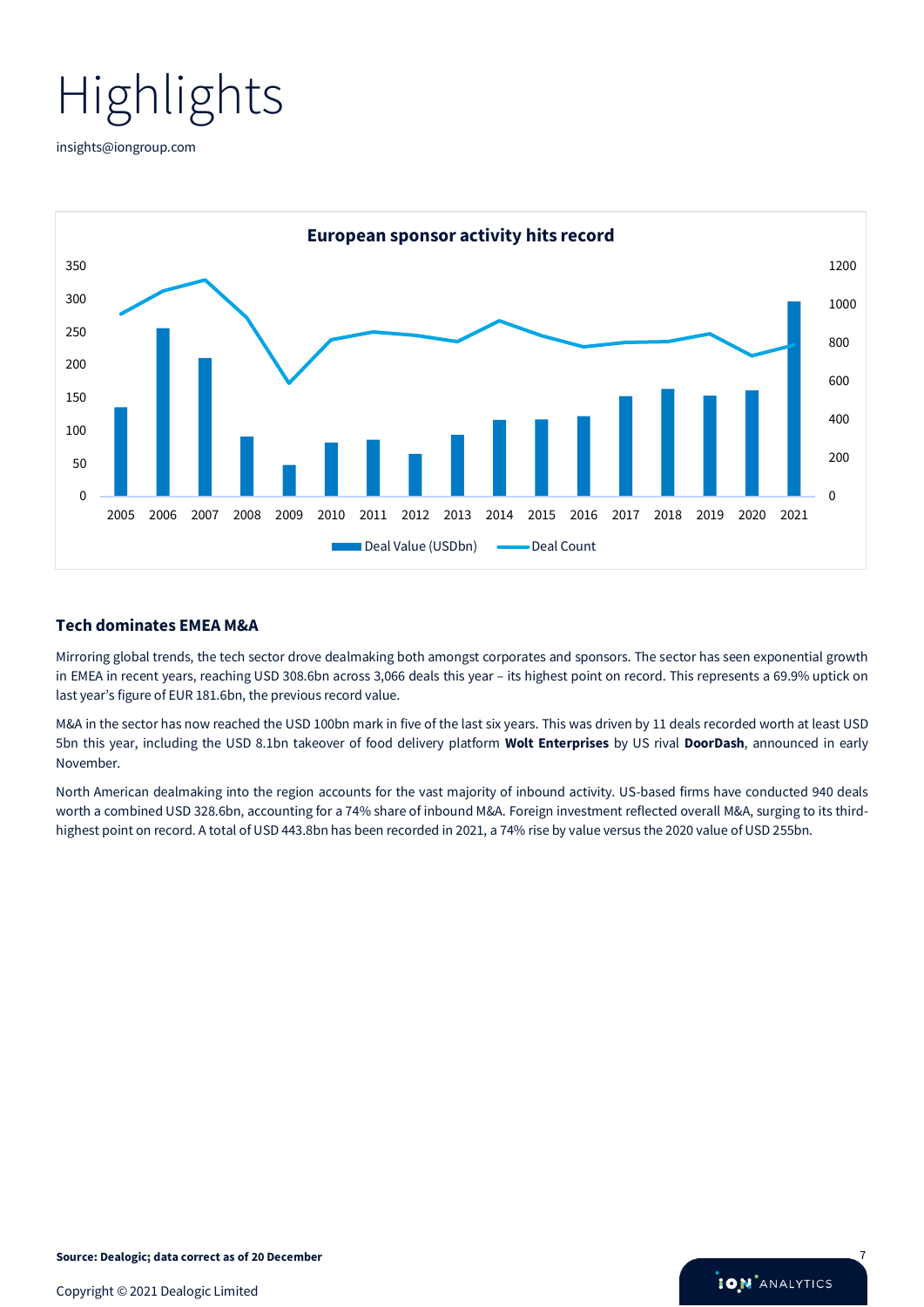[insights@iongroup.com](mailto:insights@iongroup.com)

### **Asia Pacific: China stays flat but Australia helps region to record high**

Asia Pacific's M&A activity surged to USD 1.3trn in the year to date – up 30.6% from full-year 2020 and the highest figure ever since Dealogic records began in 1995.

While China's dealmaking stayed mostly flat at USD 539.5bn following Beijing's regulatory crackdown and Japan's shrunk by 22% to USD 107bn, Australia recorded a fourfold increase to USD 220bn.

APAC dealmaking softened markedly in 4Q21 (USD 261.6bn across 1800 deals) compared to a record-smashing 3Q21 (USD 423.7bn across 3000 deals).



#### **Beijing in the driver's seat**

Illustrating the general slowdown in M&A in the year's final quarter, the USD 7.4bn capital injection received by **China Huarong Asset Management** from a group of companies led by state-run Citic Group was the only transaction in 4Q21 that made it into the year's top 20 Asian deals.

That transaction also shows that China's largest deals are mostly confined to state-owned enterprises (SOEs) as private business and homegrown technology giants remain under tight regulatory scrutiny and anti-monopoly supervision.

State-owned China National Building Materials (CNBM) sold assets worth USD 28bn – including **South Cement** for USD 13.1bn – to its subsidiary **Xinjiang Tianshan Cement** as part of the group's restructuring drive. Other notable deals in China involved power generation company **SDIC Power** and **Peking University Founder Group**, a conglomerate undergoing bankruptcy.